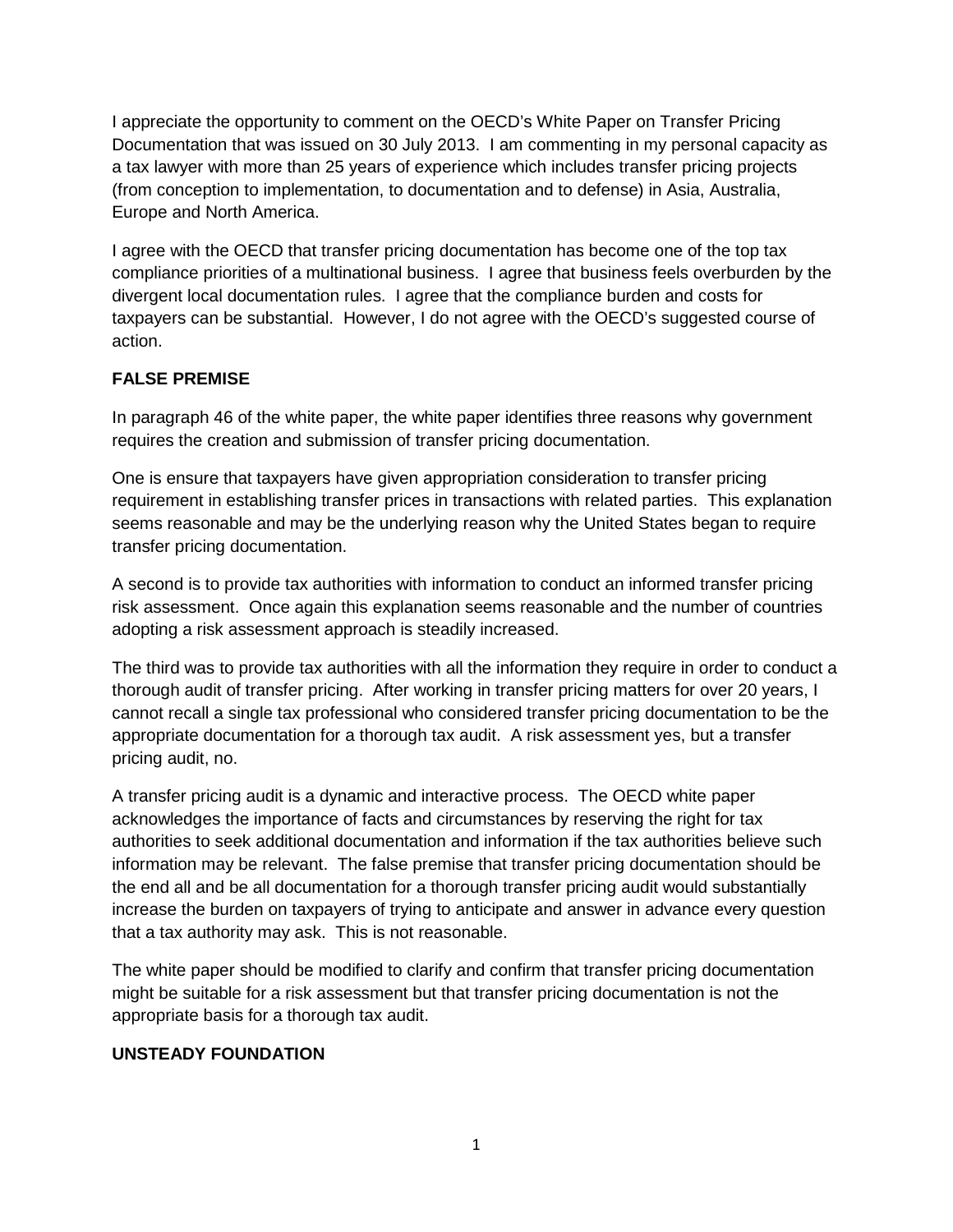The OECD's recommendation is built upon two pillars. The first is the European Union Guidance on Transfer Pricing Documentation. The second is the Pacific Association of Tax Administrators Documentation Package. While the white paper acknowledges the deficiency and ineffectiveness of both pillars, the OECD then goes on to build upon these unsteady pillars.

In regard to the European Union Guidance on Transfer Pricing documentation, in paragraph 28 of the white paper, the OECD clearly recognizes the fact that numerous taxpayers had chosen not to implement the optional system. Despite this caution, the OECD wants to immediately go farther and make the two elements (e.g., a masterfile and country specific documentation) of the EU optional system mandatory on a global basis. It would have been more prudent for the OECD to wait until the EU system had become a commonly adopted practice in the European Union before trying to expand the application of a similar system globally.

In its rush to coordinate global transfer pricing documentation the OECD's white paper ignores fundamental facts that underlie the European Union Guidance on Transfer Pricing Documentation.

First, and most importantly, the EU guidelines were adopted after several years of consultation and discussion directly among the concerned parties (e.g., tax authorities, businesses and tax professionals). The OECD's approach is a clear one side approach; a discussion only with the tax authorities. The OECD's white paper was prepared and issued without any reasonable attempt to gather comment or input from business and tax professionals.

Second, while the business environment, economic, legal principles, etc. in the European Union vary from country to country, there is convergence in many of the countries in the European Union in the effort to create a common market. A solution that may be relevant and useful in such an environment may not be sensible or practical on a global basis where the differences and disparities are much more significant.

In regard to the Pacific Association of Tax Administrators Documentation Package, in paragraph 35, the OECD's white paper acknowledges that adoption of the PATA documentation package has been fairly limited. The white paper then continues to recognize that this might be because the PATA documentation package demands everything that is required in the documentation requirements of each of the four member country.

With this background in mind, the OECD's white paper then goes on to make the same mistake that PATA made. Stated more clearly, the recommendations contained in the white paper appear to be nothing more than a compilation of every conceivable document that all the tax authorities could think of in auditing a taxpayer's transfer pricing policy. Even with this, the OCED white paper reserves the right for any tax authority to request whatever additional documentation that it deems might be relevant.

The OECD white paper does not appear to contain any hint of any real coordination or any real simplification. In article 42 of the white paper, the OECD acknowledges that "Other international efforts premised on compiling every participating country's documentation demands into one omnibus set of requirements provide little in the way of simplification and have therefore not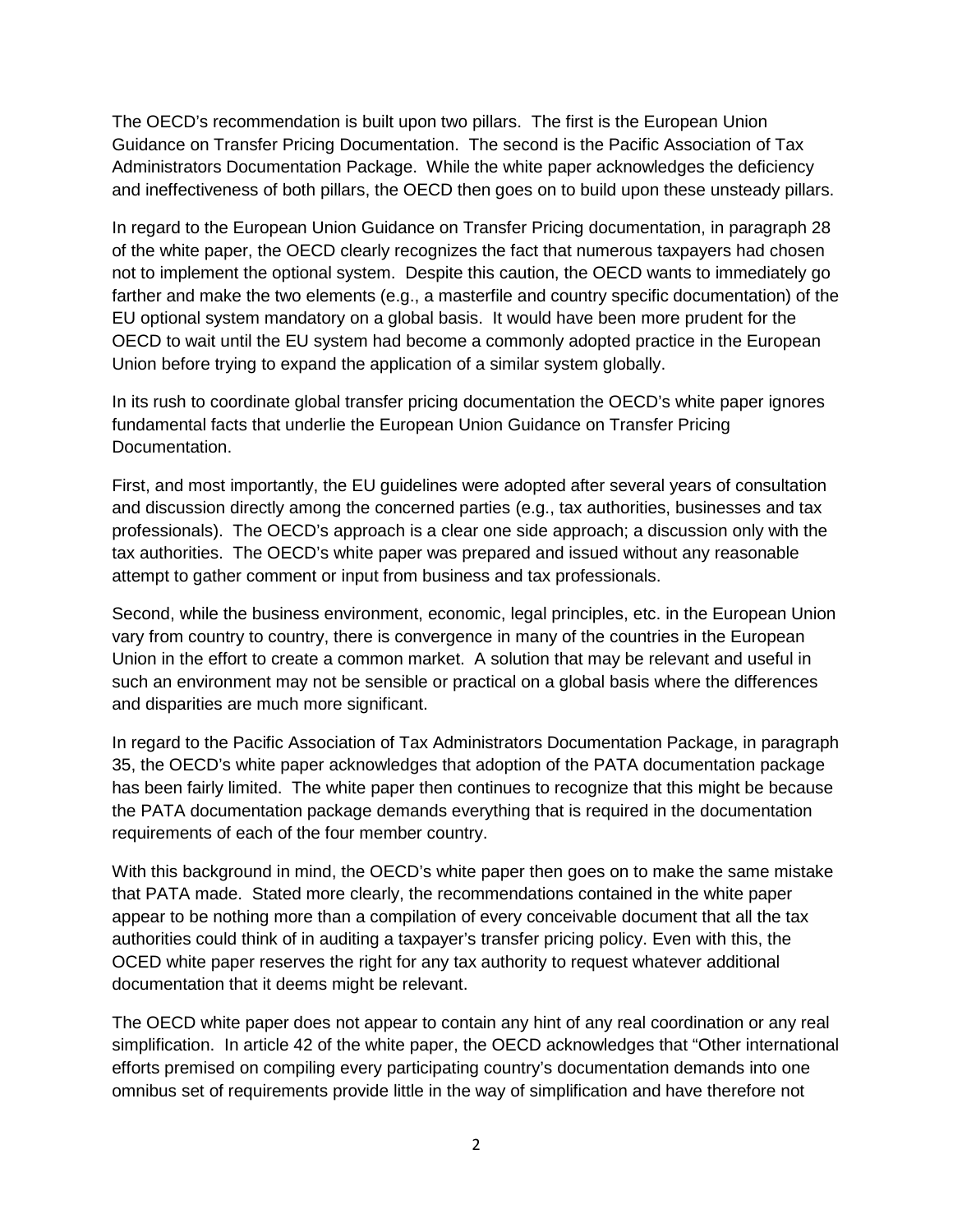been widely used by taxpayers." The current version of the work paper offers little in the way of simplification. Instead, the masterfile contained in Table 1 resembles more the type of documentation that might be required in a thorough tax audit or in the application for a bilateral APA.

# **UNBALANCED APPROACH**

In paragraph 83 of the white paper, the OECD applauds itself for offering a proposal for transfer pricing documentation that offers a balanced approach. A taxpayer may have to search hard to find anything in the white paper that is a true indication of balance.

There has been no balance in the effort to prepare and issue the white paper. While there has been extensive input from tax authorities, in paragraph 39 of the white paper, the OECD acknowledges that the involvement by business has been limited to a conversation with a few members of BIAC. The white paper acknowledges that the conversations were neither comprehensive nor scientific.

Evidence of the lack of balance inherent in the OECD's white paper can be found in other parts of the paper.

In paragraph 47, the white paper states that "tax administrations operated with limited resources." This statement disregards the fact that taxpayer may also operate with limited resources.

The one sided approach inherent in the white paper can also be found in paragraph 72 where the white paper states that "It seems possible for businesses to provide without undue burden" additional information that no tax authority in the world currently requires. It appears inconsistent for the white paper to ask a reader to pity the poor tax inspector with limited resources yet ask taxpayers for ever more information since it is not an undue burden despite the fact that taxpayers may also have limited resources.

# **SUGGESTIONS FOR FUTHER CONSIDERATION**

As the OECD continues consideration and work on transfer pricing documentation, one might suggest it consider other points.

First, the OECD should discourage the use of secret comparable. Despite denials, the use of secret comparable continues. The OECD should require tax authorities to disclose the comparable they use when an adjustment is proposed. This transparency by the tax authorities would make the audit process more transparent and give the taxpayer a fair opportunity to explain why the benchmark used by a tax authority may not be comparable.

Second, the OECD should continue tax authorities to create and implement a transparent advance ruling system where rulings are made public. While there has been some progress in this area, much greater progress is required.

Third, the OECD should continue to encourage tax authorities to appropriately staff their competent authorities so that mutual agreement proceedings can be completed in a timely and